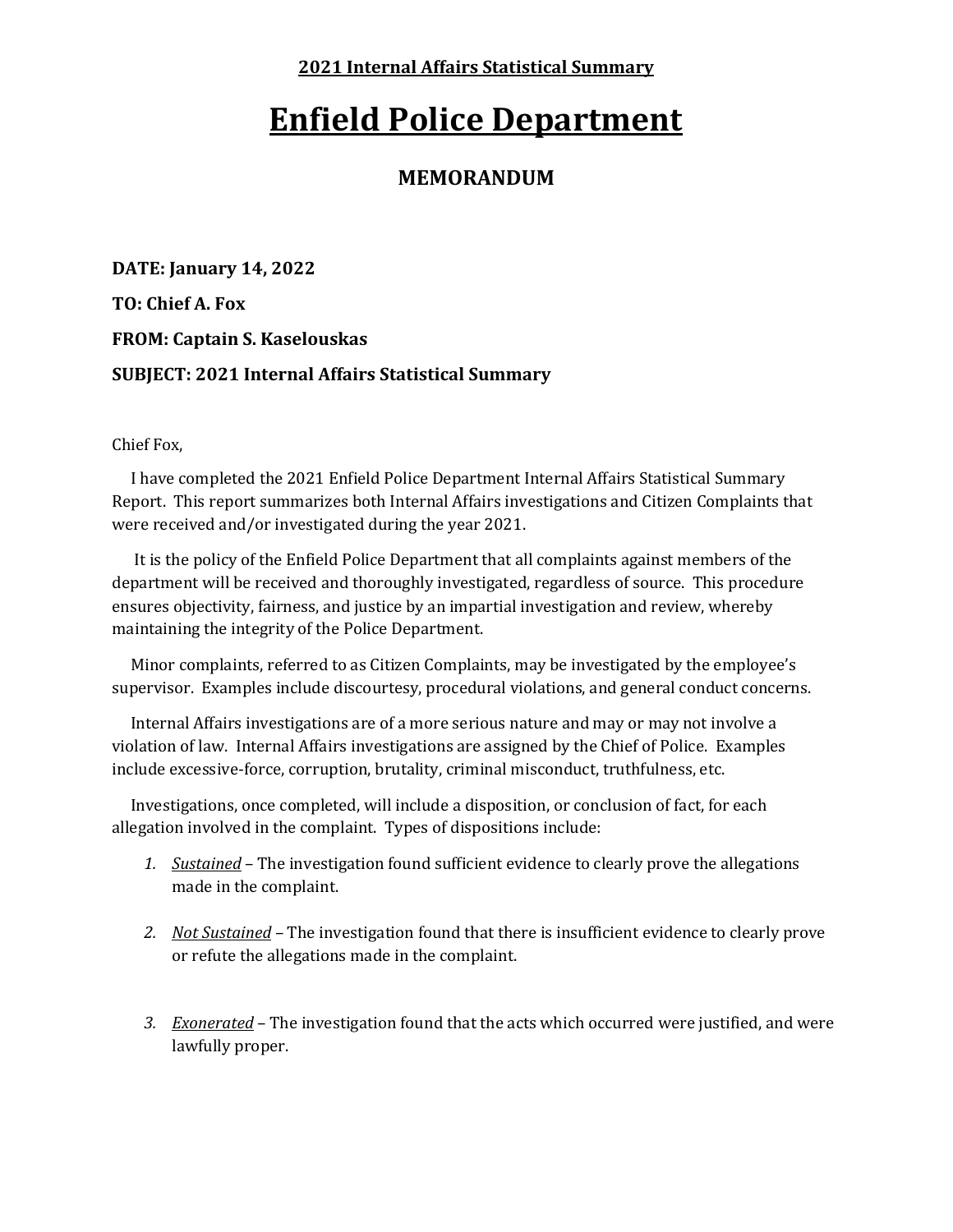### **2021 Internal Affairs Statistical Summary**

# **Enfield Police Department**

## **MEMORANDUM**

- *4. Unfounded* The investigation found that the acts complained about are demonstrably false or there is no credible evidence to support it.
- *5. Reconciled* The complaint was resolved to the satisfaction of the complainant at the firstline supervisory level.

The summary of complaints filed for 2021 are as follows:

#### **Complaints Filed**

| <b>Citizen Complaints Received:</b>         |    |
|---------------------------------------------|----|
| <b>Internal Affairs:</b>                    |    |
| <sup>1</sup> Total Complaints Investigated: | L4 |

#### **Complaint Dispositions**

| Sustained:            |  |
|-----------------------|--|
| <b>Not Sustained:</b> |  |
| <b>Exonerated:</b>    |  |
| Unfounded:            |  |
| <b>Reconciled:</b>    |  |

This statistical summary only reflects the number of complaints filed against employees. There may be several different allegations per complaint filed. In the event there is at least one allegation which is sustained within a complaint, the overall disposition of that complaint will be carried as "sustained." There were (2) Two incidents during this review period where a citizen had requested a complaint form, as noted in the citizen complaint log, but did not return the form, nor did they file a complaint.

#### **Synopsis**

 There were (12) Twelve Citizen Complaints in 2021, which is an increase from the previous year (2020) by (3) Three. There were (2) Two Internal Affairs Investigations in 2021, which is decrease by (1) One to the number of I.A.'s that were investigated in 2020. Both Citizen Complaints and Internal Investigations remain consistently low. My analysis of all departmental complaints did not reveal any trends or patterns of concern for 2021. To further our oversight of department personnel, and to ensure proper adherence to department policies and procedures, agency